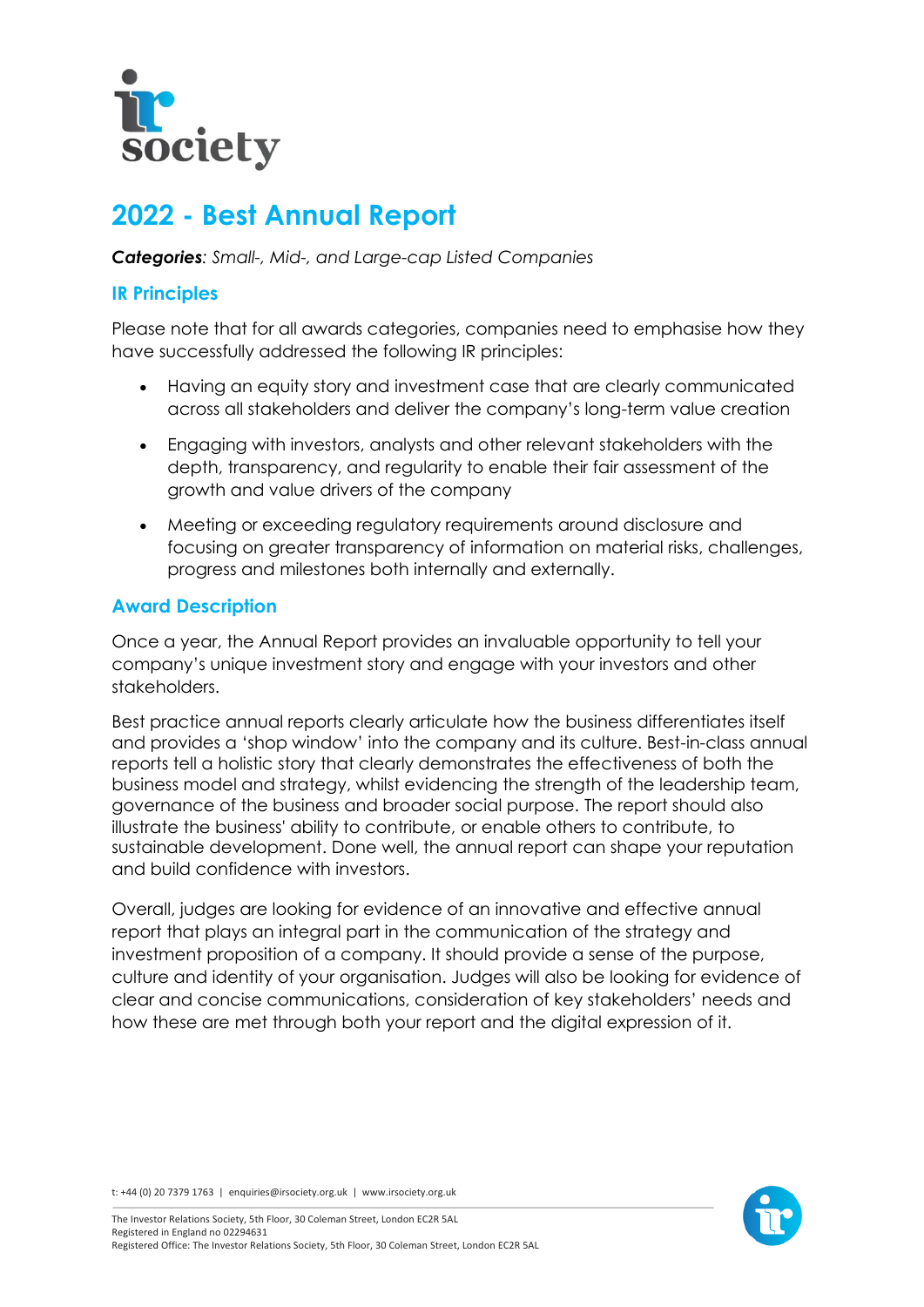

**Some best practice considerations for the annual report could include, but are not limited to:**

A forward-looking, engaging, concise and entity-specific report

Connectivity of information providing a holistic view of the business

Clear links between sustainability, strategy, KPIs, risk and remuneration

An investment proposition that explains the growth drivers that promote long-term value

The report should be fair, balanced and understandable

The report should also highlight a clear road map for transitioning to a sustainable future and any risks associated with delays in doing so

The governance report should illustrate how governance was applied during the year to relevant decisions and topics discussed in the strategic report

## **AWARD CRITERIA**

#### **Introduction**

Please provide concise but insightful answers to each of the questions below, keeping in mind the IR principles and the individual awards description and considerations, paying particular attention to what the judges are looking for. It would be helpful if you could highlight what you have done differently and, most importantly, any evidence of success.

#### **Overview**

1. What are the key communication objectives for your Annual Report this year and how have they been achieved?



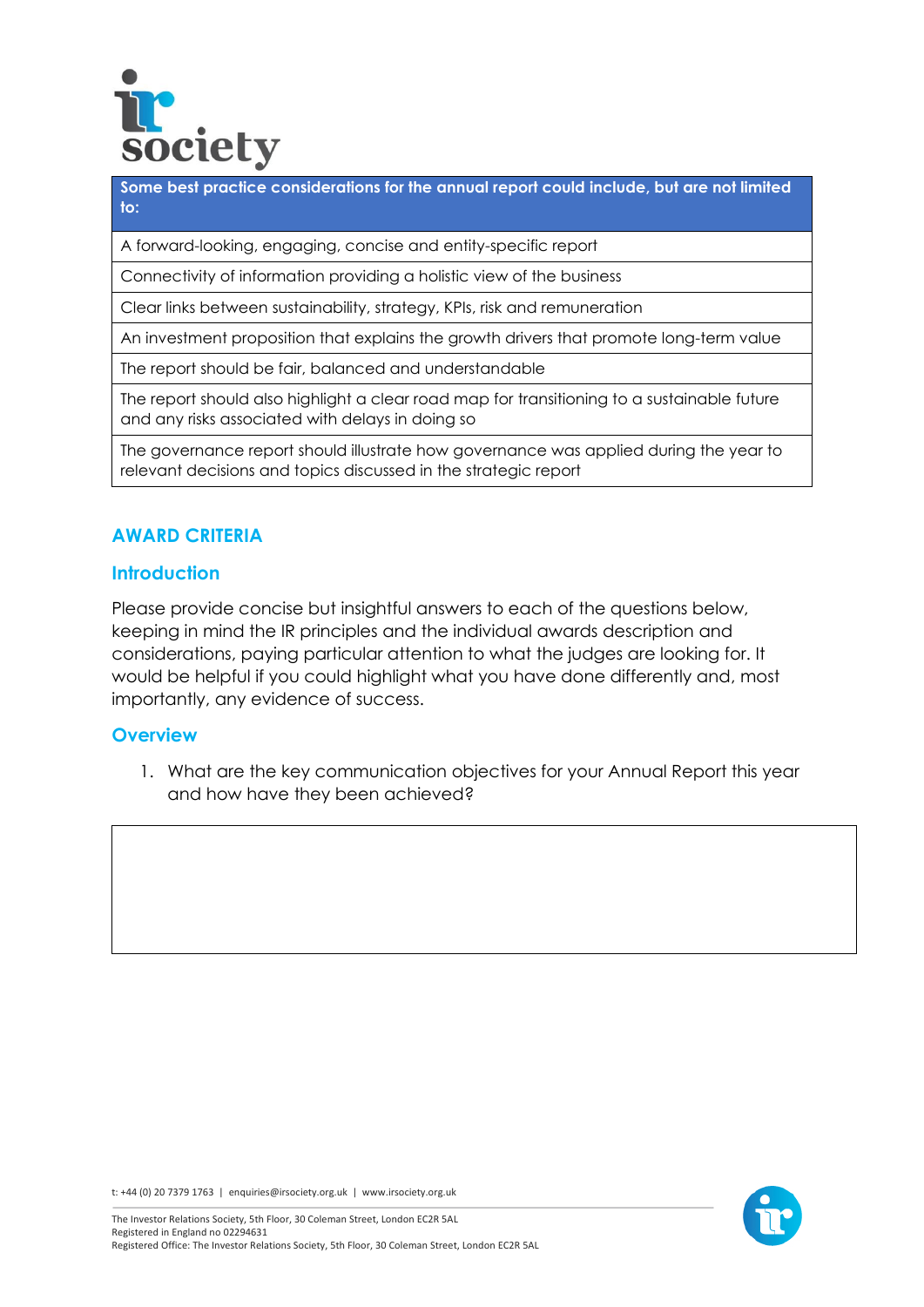

2. How does your Annual Report fit into your wider IR/communications strategy, and how do you ensure your communications are consistent across your printed report and digital channels?

3. How do you use your reporting to meet the communication needs of your audiences, both internally and externally?

# **Strategy & Approach**

1. How does your Annual Report articulate your organisation's purpose, values and culture, and how you create long-term value, in a concise and holistic way?

2. How does your Annual Report clearly explain your business, and communicate how management is delivering against its strategic objectives?

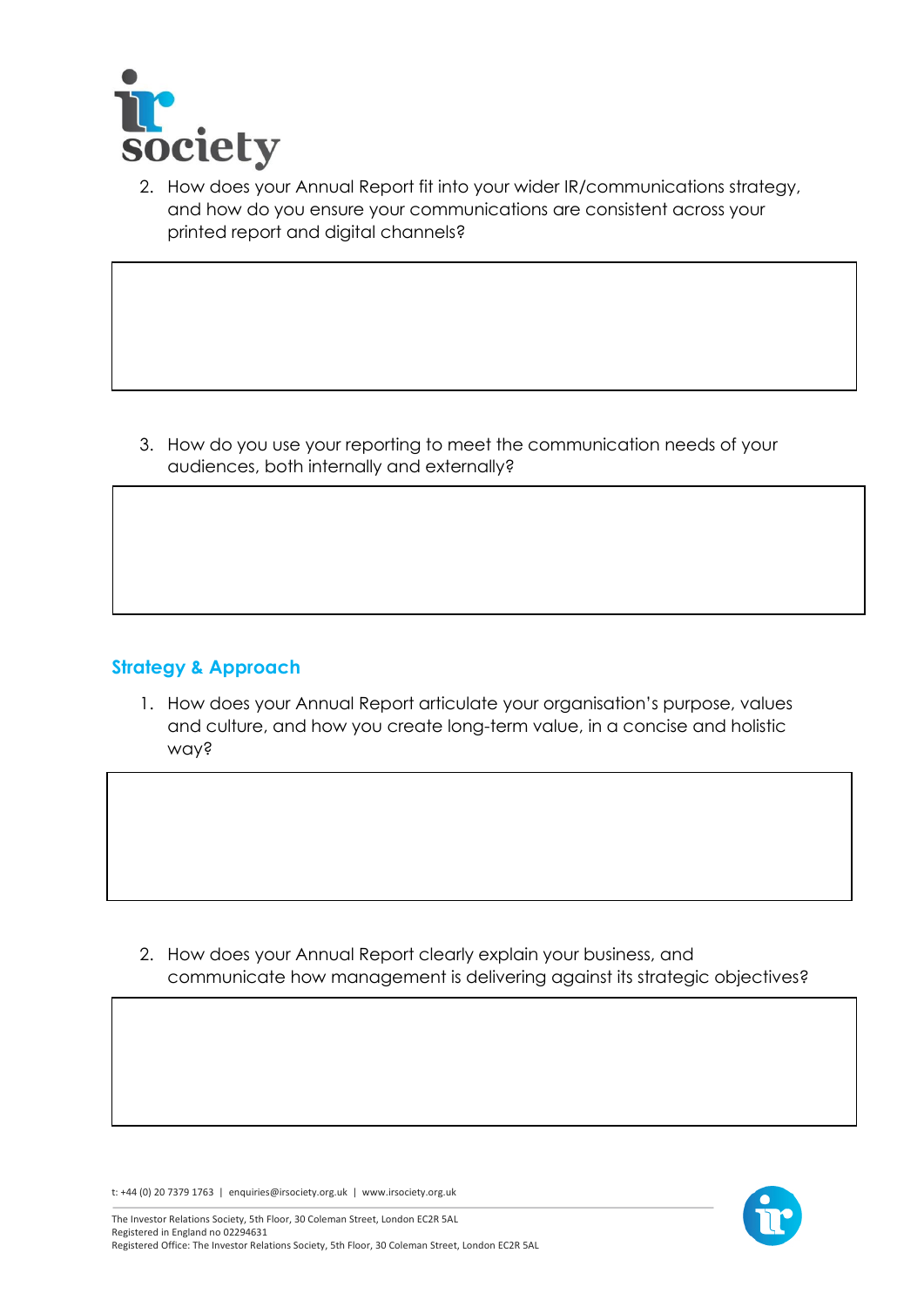

3. How does your Annual Report demonstrate how you have defined your sustainability/ESG strategy and how this is integrated across the business?

4. How have you used the Annual Report to demonstrate engagement with key stakeholders (for example through your section 172 reporting)?

5. How do you strive to improve your Annual Report and what were the key developments in your latest Annual Report compared with the previous year(s)?

### **Outcomes**

1. Please evidence how your Annual Report has met your business objectives and supported your investment proposition. This could be supported by quantifiable or anecdotal results or outcomes. For digital, this could include analytics/visitor statistics.